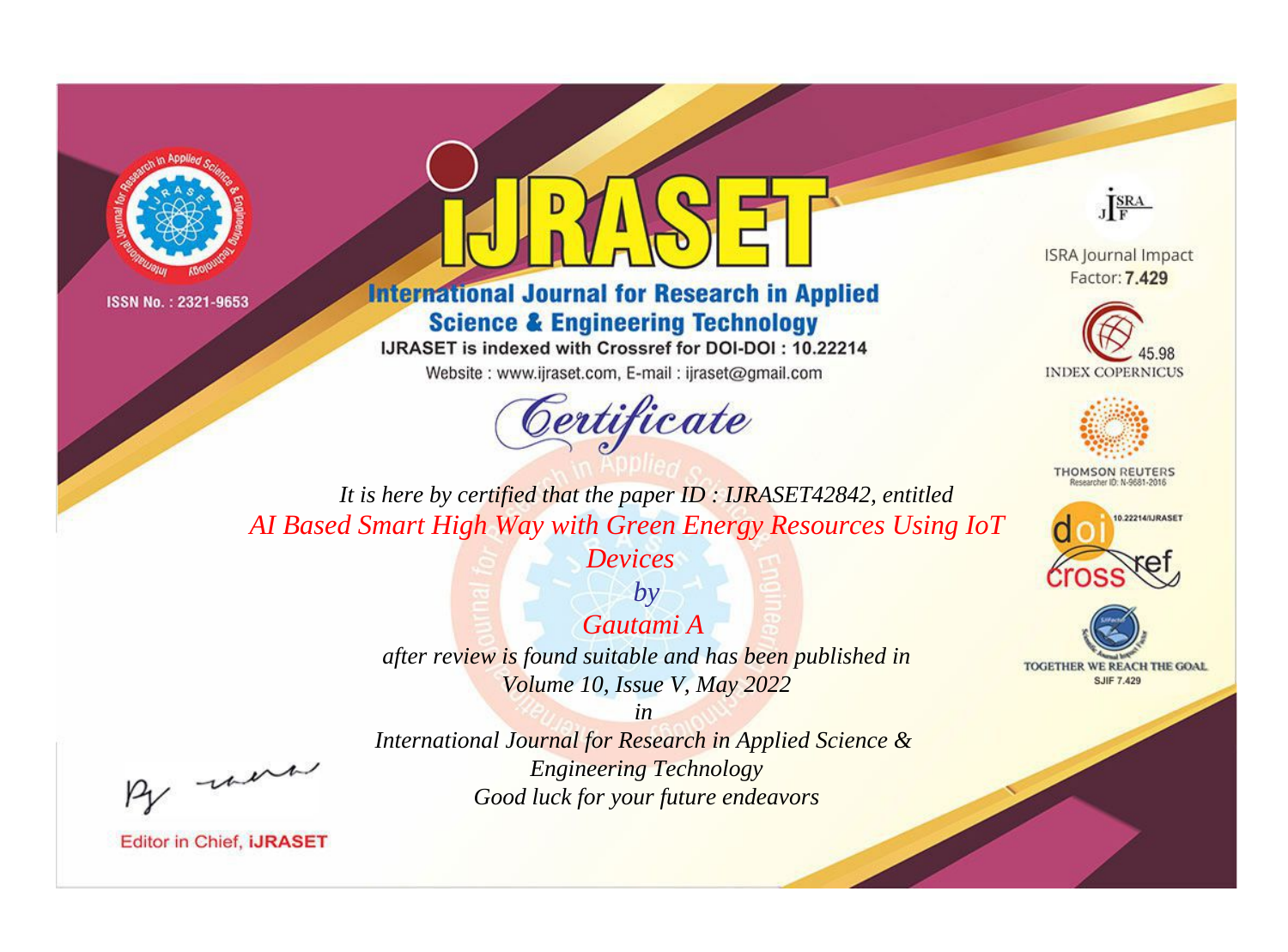



**International Journal for Research in Applied Science & Engineering Technology** 

IJRASET is indexed with Crossref for DOI-DOI: 10.22214

Website: www.ijraset.com, E-mail: ijraset@gmail.com





**ISRA Journal Impact** Factor: 7.429





**THOMSON REUTERS** 



TOGETHER WE REACH THE GOAL **SJIF 7.429** 

*It is here by certified that the paper ID : IJRASET42842, entitled AI Based Smart High Way with Green Energy Resources Using IoT* 

*Devices*

*by Muthumariappan M after review is found suitable and has been published in Volume 10, Issue V, May 2022*

, un

*International Journal for Research in Applied Science & Engineering Technology Good luck for your future endeavors*

*in*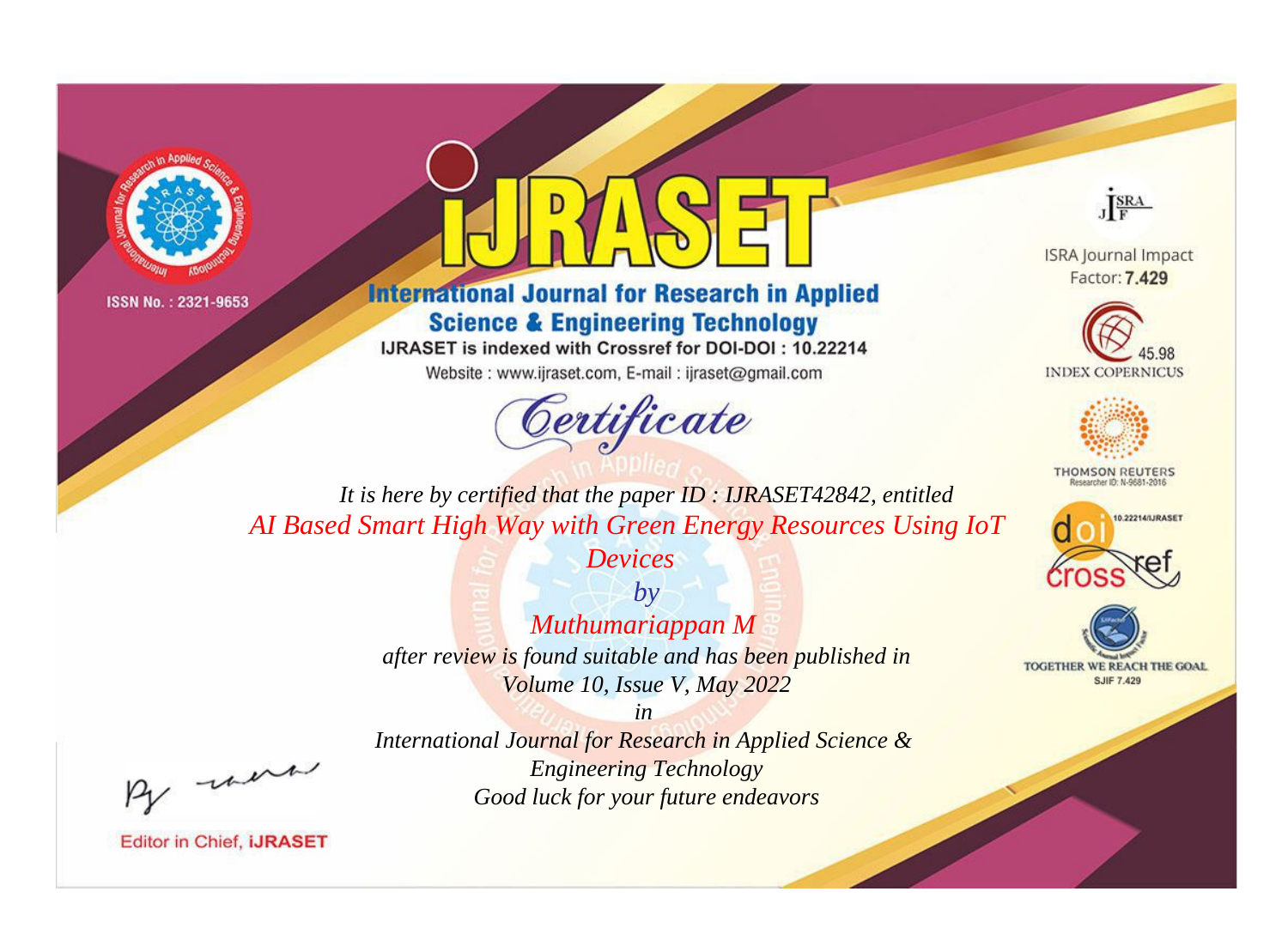



**International Journal for Research in Applied Science & Engineering Technology** 

IJRASET is indexed with Crossref for DOI-DOI: 10.22214

Website: www.ijraset.com, E-mail: ijraset@gmail.com





**ISRA Journal Impact** Factor: 7.429





**THOMSON REUTERS** 



TOGETHER WE REACH THE GOAL **SJIF 7.429** 

*It is here by certified that the paper ID : IJRASET42842, entitled AI Based Smart High Way with Green Energy Resources Using IoT* 

*Devices*

*by Thangavignesh C after review is found suitable and has been published in Volume 10, Issue V, May 2022*

, un

*International Journal for Research in Applied Science & Engineering Technology Good luck for your future endeavors*

*in*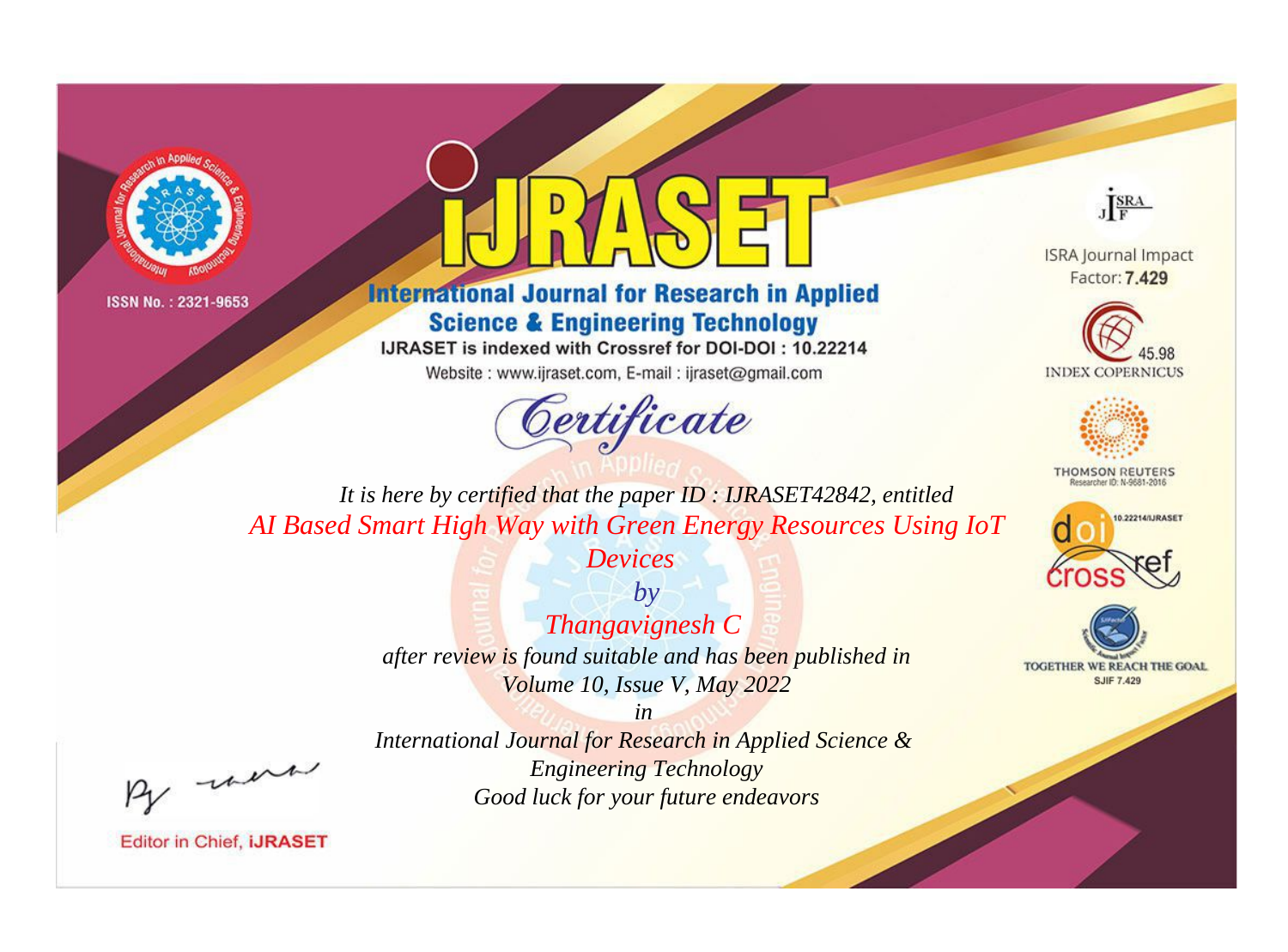



**International Journal for Research in Applied Science & Engineering Technology** 

IJRASET is indexed with Crossref for DOI-DOI: 10.22214

Website: www.ijraset.com, E-mail: ijraset@gmail.com



JERA

**ISRA Journal Impact** Factor: 7.429





**THOMSON REUTERS** 



TOGETHER WE REACH THE GOAL **SJIF 7.429** 

It is here by certified that the paper ID: IJRASET42842, entitled AI Based Smart High Way with Green Energy Resources Using IoT

*Devices* 

 $b\nu$ Sunilkumar R after review is found suitable and has been published in Volume 10, Issue V, May 2022

were

International Journal for Research in Applied Science & **Engineering Technology** Good luck for your future endeavors

 $in$